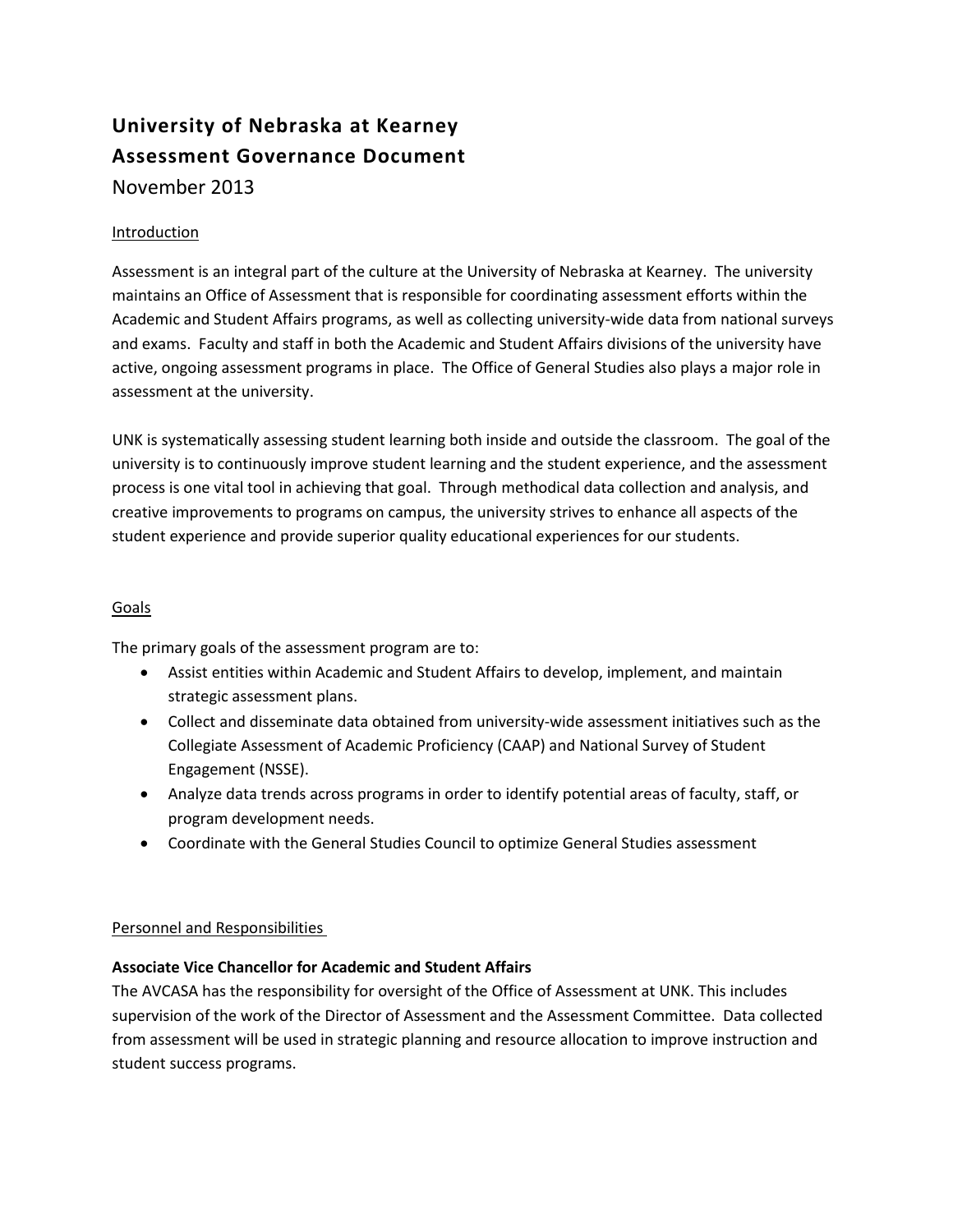#### **Deans**

The deans of the colleges, or units, have responsibility for oversight of assessment within their respective areas of responsibility. Data collected from assessment will be used in strategic planning and resource allocation to improve instruction and programs.

#### **Chairs/Directors**

The chairs, or directors, of programs have responsibility for oversight of assessment within their respective areas. They are also responsible for the utilization of data in discussions regarding curriculum review, resource allocation, and other substantive changes. Assessment of interdisciplinary academic programs will be the shared responsibility of the program director and chairs of affiliated departments.

## **Faculty/Staff**

The faculty and staff members of each program have responsibility for developing and implementing an assessment plan for evaluating objectives at the program level. They are further responsible for analyzing and interpreting assessment data in order to make positive changes to programs, curricula, instructional methods, and student services.

#### **Assessment Committee**

The Assessment Committee is responsible for providing guidance and oversight in meeting the goals of the assessment program at UNK. Committee members are advocates for assessment, and may assist the Director of Assessment with the annual review of assessment materials. The Committee also provides representation and advocates for faculty in issues related to the assessment process.

#### **Director of Assessment**

The Director of Assessment is responsible for:

- Chairing the Assessment Committee and implementing the assessment guidelines and directives of the committee.
- Assisting the AVCASA, deans, and departments with assessment planning and implementation.
- Collecting and disseminating university-wide assessment data.
- Providing feedback to departments on their annual reports.
- Developing a positive culture of assessment on the UNK campus.

## Assessment Committee Membership

The current membership consists of:

- Director of Assessment (ex officio)
- Assessment Assistant (ex officio)
- three faculty representatives from each College, nominated by their Deans
- two faculty representatives of the C. T. Ryan Library, appointed by the Dean
- three representatives from Student Affairs, appointed by the Dean